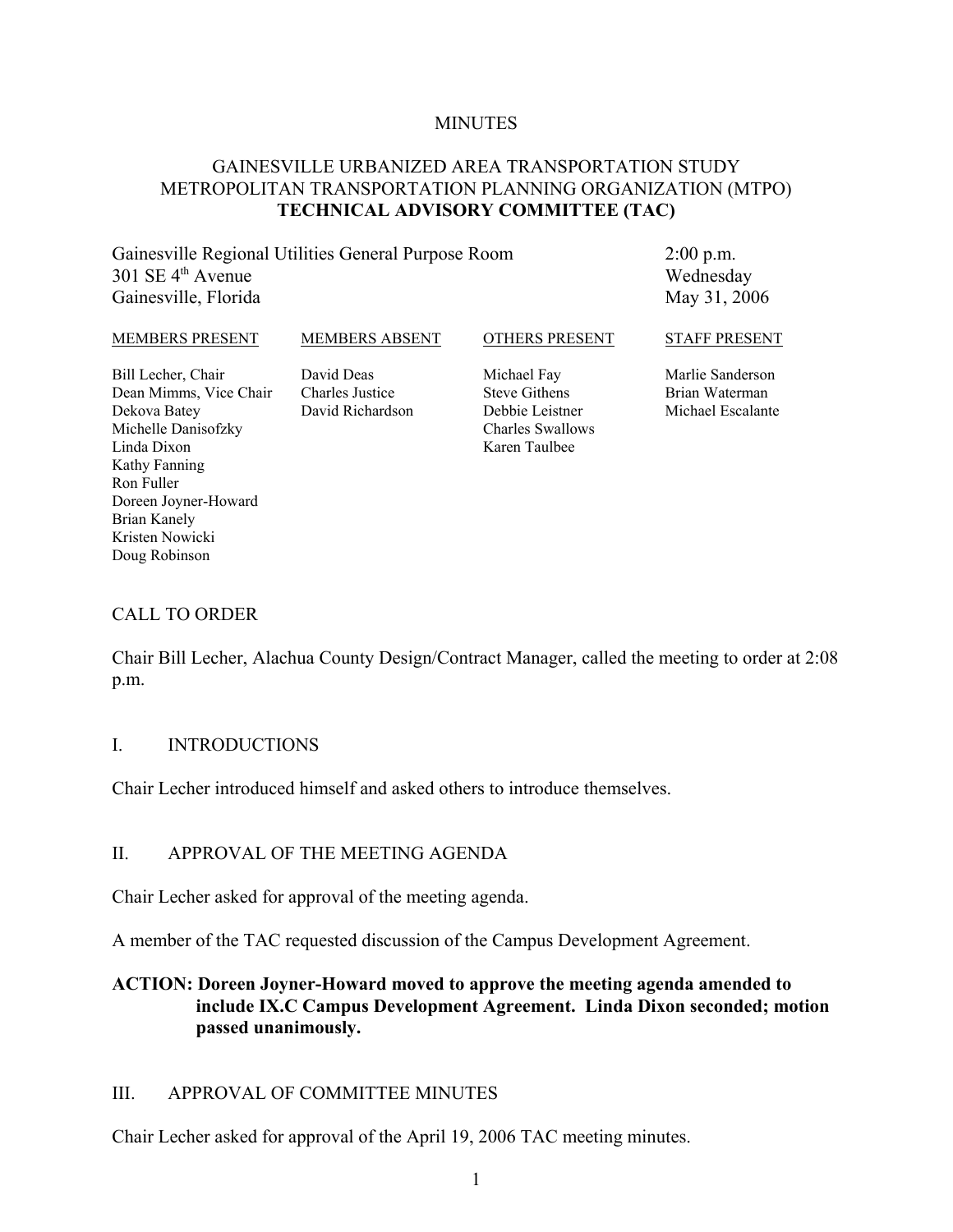#### **ACTION: Dean Mimms moved to approve the April 19, 2006 TAC meeting minutes. Kristen Nowicki seconded; motion passed unanimously.**

# IV. CHAIRMAN'S REPORT

Mr. Marlie Sanderson, MTPO Director of Transportation Planning, announced that the next MTPO meeting is scheduled for June  $15<sup>th</sup>$  at 6:00 p.m. in the Jack Durrance Auditorium. He said that the TAC's next meeting is scheduled for June  $28<sup>th</sup>$ .

# V. URBAN VILLAGE- ACTION PLAN

Mr. Sanderson state that the MTPO, at its May 2nd meeting discussed the *Urban Village: Southwest 20<sup>th</sup> Avenue Transportation Design Proposal.* During this discussion, the MTPO approved a motion to send letters to Alachua County, the City of Gainesville, the Florida Department of Transportation and the University of Florida requesting that they work with MTPO staff to develop within 60 days proposals and action items to implement the *Urban Village: SW 20th Avenue Transportation Design Proposal*. He discussed that Action Plan and answered questions.

Mr. Michael Fay, Alachua County Assistant Public Works Director, discussed Community Development Districts characteristics.

Ms. Linda Dixon, University of Florida Planning Office Manager, noted that there is a process through the Florida Department of Environmental Protection to enable access and/or easement on Hull Road.

Chair Lecher discussed transportation projects that the County and its Consultant are undertaking, including the extension of SW  $8<sup>th</sup>$  Avenue to connect with SW  $20<sup>th</sup>$  Avenue via SW  $61<sup>st</sup>$  Street.

#### **ACTION: Linda Dixon moved to recommend that the MTPO approve the following recommended action items contained in the attached report entitled** *Urban Village- Action Plan***,**

- **1. appoint an MTPO Village Subcommittee comprised of two City Commissioners and two County Commissioners, assisted by City, County and MTPO staffs; and a Steering Committee with representation from groups such as the:**
	- **A. Florida Department of Transportation;**
	- **B. Gainesville Chamber of Commerce;**
	- **C. Gainesville Home Builders Association;**
	- **D. University of Florida; and**
	- **E. Other Stakeholders, etc.;**
- **2. use the MTPO Village Subcommittee to oversee joint City of Gainesville/ Alachua County land use planning for the Village area;**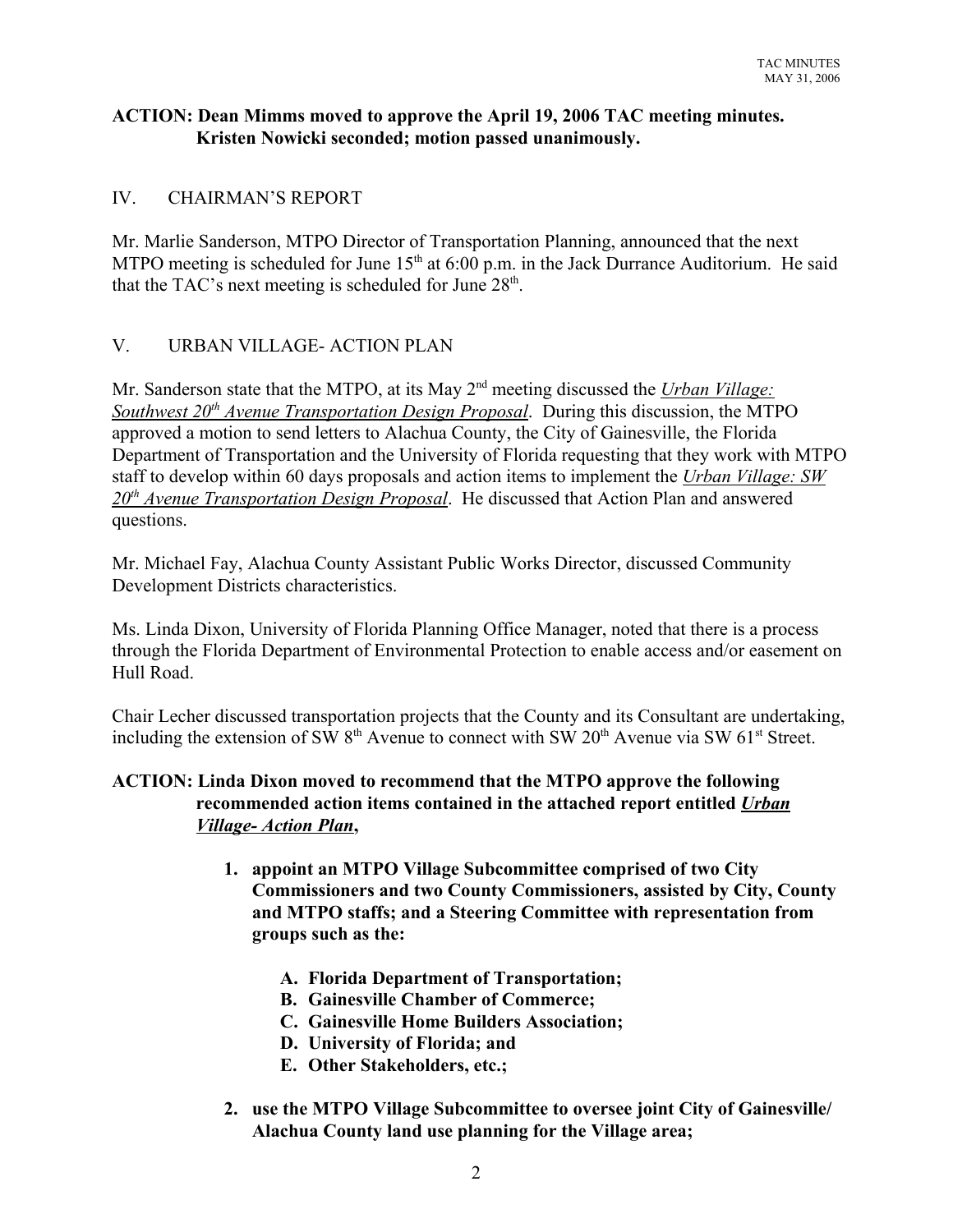- **3. request that the Florida Department of Transportation (FDOT) complete its Project, Development and Environmental Study for SW 20th Avenue using the MTPO approved auto-merge (a) design;**
- **4. request that a partnership be formed to fund an Alachua County general planning consultant to develop the following by December 31st:**
	- **A. proposed Alachua County comprehensive plan amendments needed to implement the Village vision contained in the** *Urban Village: Southwest 20<sup>th</sup> Avenue Transportation Design Proposal***;**
	- **B. recommendations concerning the specific type of concurrency management system that should apply to the Village area;**
	- **C. a design template for Village transit-oriented development;**
	- **D. funding recommendations, including consideration of whether a community development district should be designated for the Village area;**
- **5. include in the Action Plan:** 
	- **A. any technical modifications from various TAC members;**
	- **B. a description of a joint funding mechanism among the City, County and MTPO with a request for participation of the University of Florida;**
- **6. request that a project, development and environment (PD&E) study be done for the Radio Road extension if it is determined to be critical to the Village development; and**
- **7. request that the University of Florida request the Florida Department of Environmental Protection/Division of State Lands to provide either a public access easement to the developer and/or a deed transfer to a local government for the Hull Road right-of-way on the University campus** west of SW 34<sup>th</sup> Street. [Note that this may also be necessary for the **Radio Road extension.]**

**Dean Mimms seconded; motion passed unanimously.**

# VI. HULL ROAD RIGHT-OF-WAY (ROW) ALIGNMENT

Mr. Sanderson stated that the MTPO at its May  $2<sup>nd</sup>$  meeting, decided to have the Advisory Committees develop recommendations concerning whether the MTPO should continue to include in the community's long range transportation plan a project to acquire 150 foot of right-of-way for the Hull Road Extension. He said that MTPO staff has developed and tested numerous alignment scenarios to determine if Hull Road is needed and, if so, the functional classification of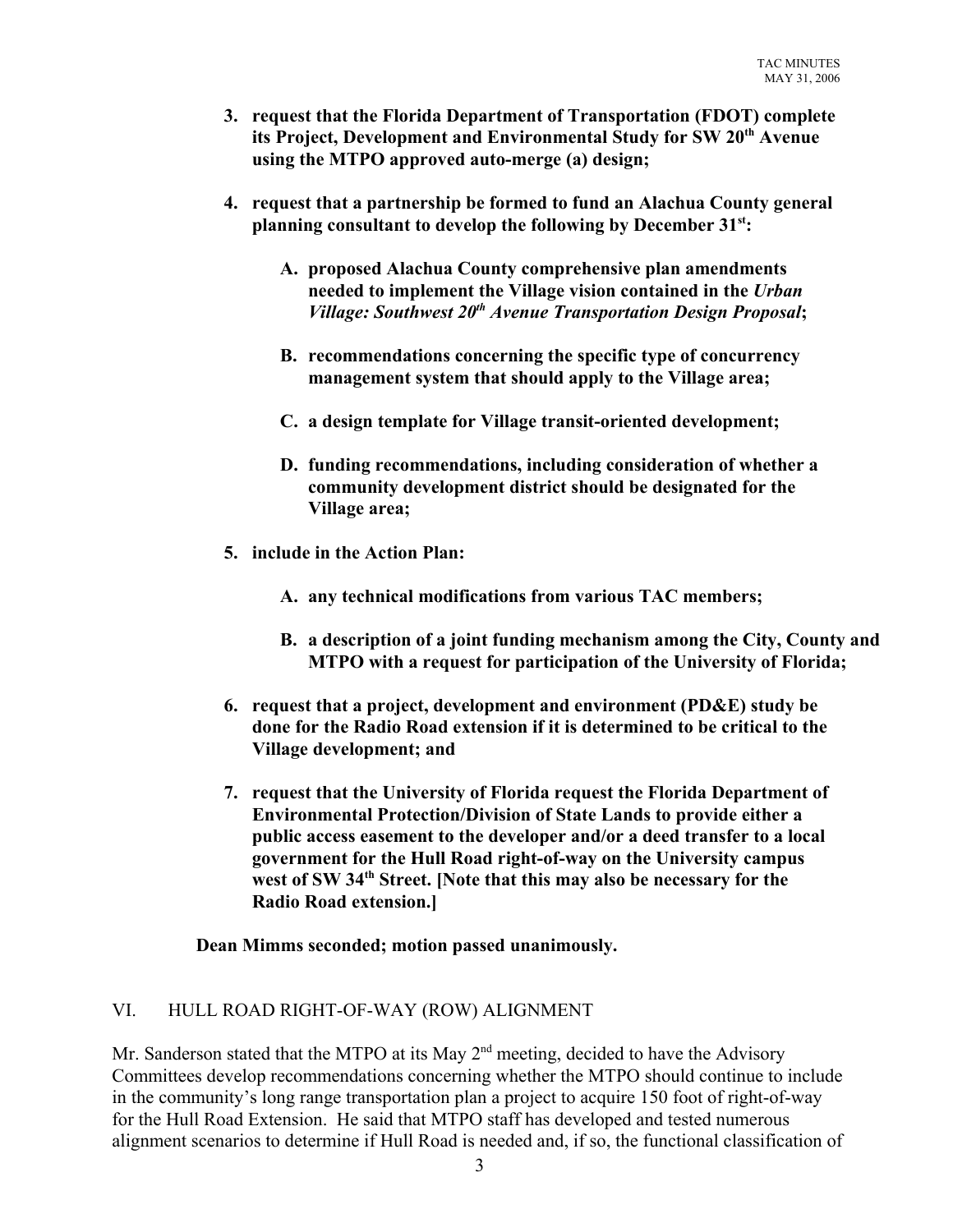this facility. He suggested that because of the complexity of this issue, that the TAC review the Hull Road ROW in stages, 1. the proposed alignment, 2. the functional classification, 3. the facility cross-section, and 4. the alignment of the Hull Road Bicycle/Pedestrian Trail.

Mr. Brian Waterman, MTPO Senior Planner, discussed the Hull Road extension modeling analyses and answered questions.

# **ACTION: Brian Kanely moved to recommend that the MTPO:**

- **1. approve Option J- Grid Network, with a Two Lane Collector or above for Hull Road, and Radio Road Extension as the future roadway network for** the Village area north of SW 20<sup>th</sup> Avenue; and
- **2. request that the Advisory Committees develop a recommended cross-section.**

## **Linda Dixon seconded; motion passed unanimously.**

# VII. UNFUNDED PROJECT PRIORITIES

Mr. Sanderson stated that, each year, the MTPO develops recommended transportation priorities for projects that are needed but not currently funded. He said that this information is used by FDOT each fall to develop its Tentative Five Year Work Program. He added that, by Florida Statute, the MTPO's "List of Priority Projects" must be submitted to FDOT by October 1, 2006. He noted that FDOT staff has asked for the MTPO's Fiscal Years 2007/2008 - 2011/2012 List of Priority Projects as soon as possible so that it may begin development of its Tentative Five Year Work Program. He reported that the draft Fiscal Years 2007/2008 - 2011/2012 List of Priority Projects includes the recommendations from the Alachua County/Gainesville Regional Airport Authority Director, Alachua County Traffic Safety Team, Alachua County Transportation Disadvantaged Coordinating Board, Bicycle/Pedestrian Advisory Board, Regional Transit System staff, City of Gainesville and Alachua County Public Works Department staffs and MTPO staff. He discussed the document and answered questions.

Ms. Doreen Joyner-Howard, FDOT Transportation Specialist, suggested that the termini in Table 1 Enhancement Priorities be modified to conform to the MTPO-approved Option M.

## **ACTION: Brian Kanely moved to recommend that the MTPO approve Table 1 Enhancement Priorities. Linda Dixon seconded; motion passed unanimously.**

Mr. Sanderson discussed creating a project, development and environment (PD&E) study priorities table and answered questions.

### **ACTION: Doreen Joyner-Howard moved to recommend that the MTPO approve Table 3 Project, Development and Environment (PD&E) Study Priorities. Kristen Nowicki seconded; motion passed unanimously.**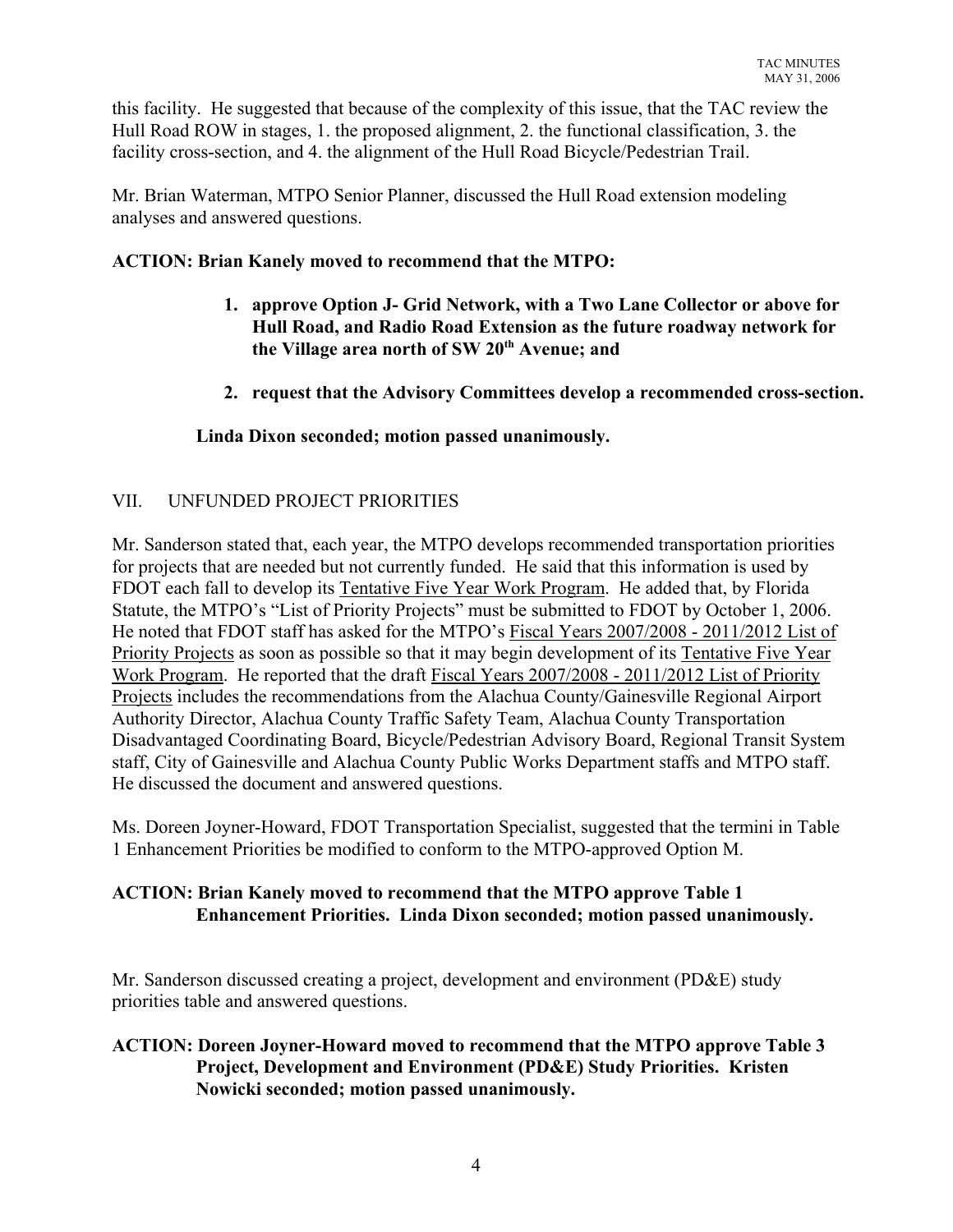Mr. Sanderson discussed the Strategic Intermodal System Priorities and answered questions.

# **ACTION: Linda Dixon moved to recommend that the MTPO approve Table 8 Strategic Intermodal System Priorities. Doreen Joyner-Howard seconded; motion passed unanimously.**

Mr. Sanderson discussed Surface Transportation Program (STP) Priorities and answered questions.

## **ACTION: Dean Mimms moved to recommend that the MTPO approve Table 9 Surface Transportation Program (STP) Priorities. Linda Dixon seconded; motion passed unanimously.**

Mr. Sanderson discussed Traffic Operations Priorities- State Highway System (SHS) Only and answered questions.

## **ACTION: Linda Dixon moved to recommend that the MTPO approve Table 10 Traffic Operations Priorities- State Highway System (SHS) Only. Dean Mimms seconded; motion passed unanimously.**

Mr. Sanderson discussed Transit Corridor Development Priorities and answered questions.

# **ACTION: Doreen Joyner-Howard moved to recommend that the MTPO approve Table 11 Transit Corridor Development Priorities. Kristen Nowicki seconded; motion passed unanimously.**

Mr. Sanderson discussed Transportation Disadvantaged Priorities- Transportation Disadvantaged Trust Funds and answered questions.

# **ACTION: Kathy Fanning moved to recommend that the MTPO approve Table 12 Transportation Disadvantaged Priorities- Transportation Disadvantaged Trust Funds. Doug Robinson seconded; motion passed unanimously.**

Mr. Sanderson discussed Transportation Disadvantaged Priorities- Federal Transit Administration Section 5311- Nonurbanized Area Formula and answered questions.

# **ACTION: Linda Dixon moved to recommend that the MTPO approve Table 13 Transportation Disadvantaged Priorities- Federal Transit Administration Section 5311- Nonurbanized Area Formula. Kathy Fanning seconded; motion passed unanimously.**

Mr. Sanderson discussed Transportation Regional Incentive Program (TRIP) Priorities and answered questions.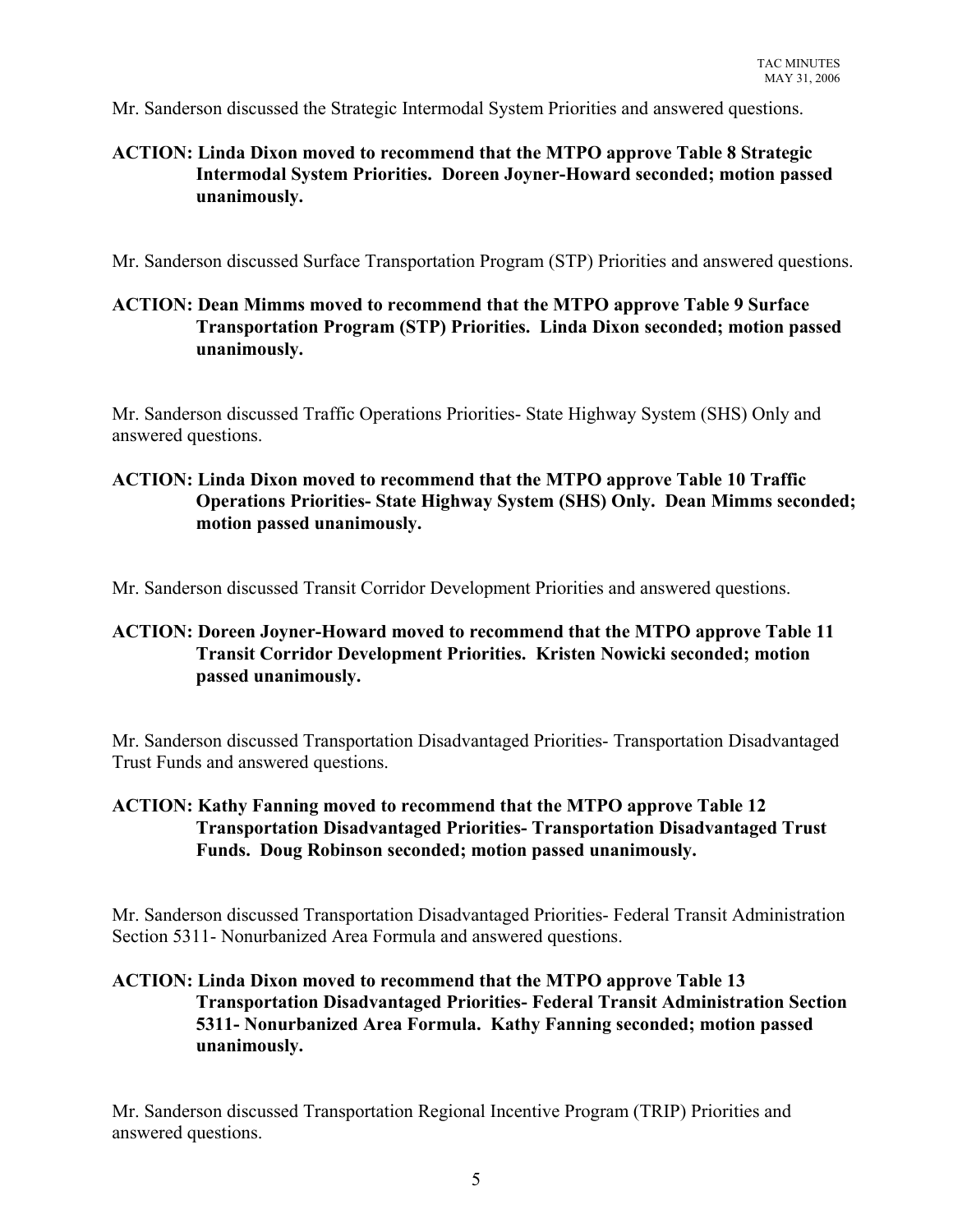#### **ACTION: Doreen Joyner-Howard moved to recommend that the MTPO approve Table 14 Transportation Regional Incentive Program (TRIP) Priorities. Linda Dixon seconded; motion passed unanimously.**

Ms. Dixon discussed her concerns regarding the project on Table 6 Safe Routes to School Priorities.

Mr. Sanderson said that the list could be submitted to FDOT and then later be amended, if necessary.

Mr. Steve Githens, School Board of Alachua County Director of Transportation, recommended that the MTPO submit the list as is for now.

# VIII. STATE ROAD (SR) 329 MEDIAN CONSTRUCTION PLANS

Mr. Waterman stated that the Technical Advisory Committee (TAC) and Citizen's Advisory Committee, at their April  $19<sup>th</sup>$  meetings recommended that the issue of the pedestrian island constructed in the intersection of S. Main Street at S. 16<sup>th</sup> Avenue (north approach) be deferred until City of Gainesville and Alachua County Public Works Department staff have the opportunity to discuss the traffic operations issues with FDOT staff. He reported that the City of Gainesville Public Works Department staff has reviewed the construction plans for this intersection and concluded that the inclusion of the pedestrian island would create an unworkable intersection. He recommended that this pedestrian island should not be constructed.

Chair Lecher discussed access management issues regarding the medians based on City and County staff field observations.

Ms. Joyner-Howard noted that any City and County recommended revisions will appear in the 90 percent plans and that they would be brought back as an information item only.

#### **ACTION: Linda Dixon moved to recommend that the MTPO:**

- **1. approve the Florida Department of Transportation (FDOT) 60 percent plans revised to eliminate the 2-foot median strips;**
- **2. review the 90 percent plans as an information-only item; and**
- **3. have the City plant 10 shade trees in the medians, provided the issue of maintenance is addressed.**

**Michelle Danisovszky seconded; motion passed unanimously.**